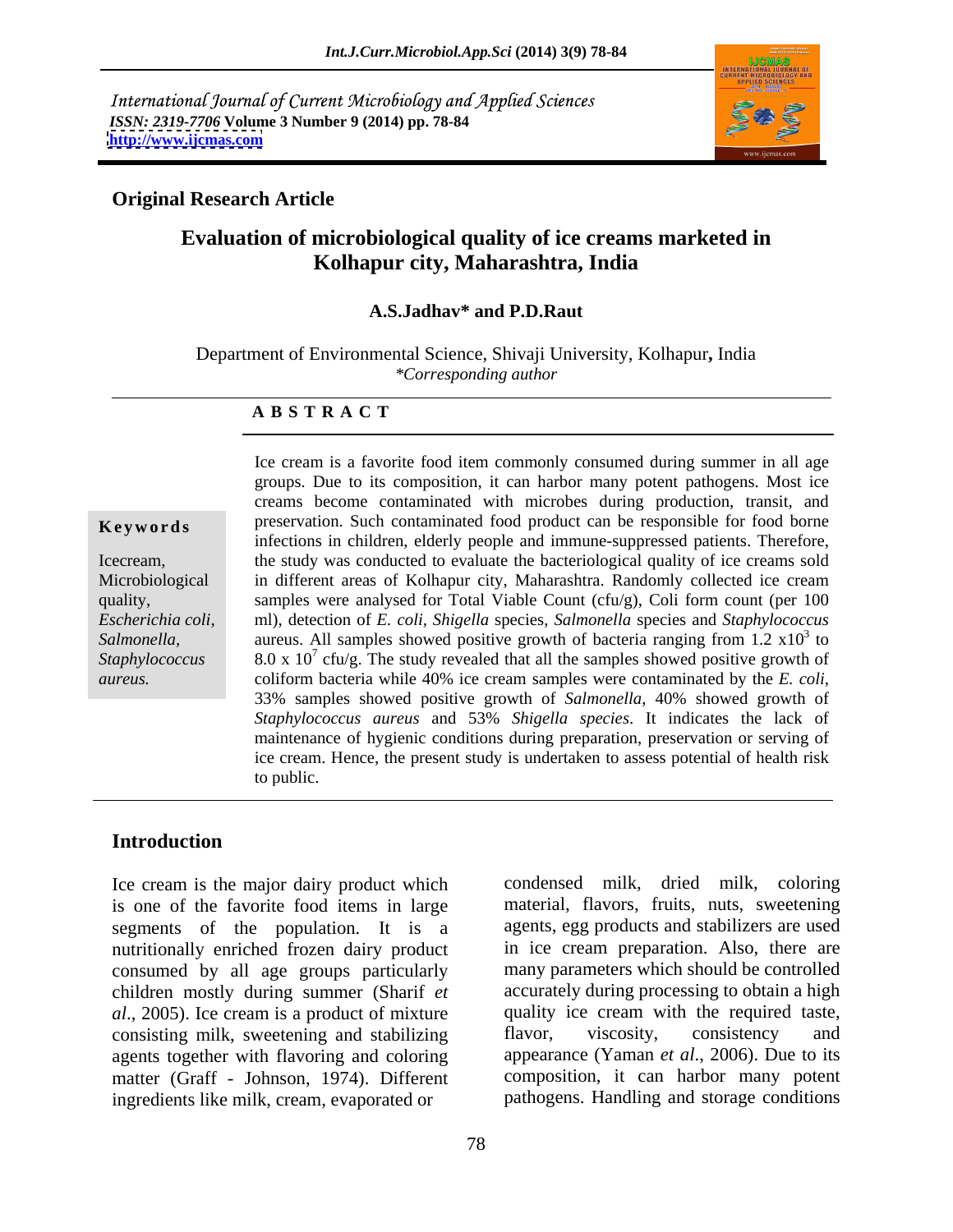are some of these variables because they affect the physical, chemical and microbial quality of product (Marshall and Arbuckle, There are different types of ice creams<br>1996, Warke *et al.*, 2000, Champagne *et al.*, available in market. The present study aims<br>1994, Daniels *et al.* 2002). Most ice creams t become contaminated with microbes during ice-creams marketed in Kolhapur city, production, transit and preservation. The Maharashtra, India. The microbiological possibility of acquiring food borne diseases tests conducted for the ice cream samples by infant, children, elderly people and immune-suppressed patients is more due to and detection of pathogenic micro contaminated ice creams. During last few decades, it has been seen that consumption of contaminated ice creams are responsible For study purpose, ice cream samples were (Chug, 1996; Djuretic *et al*., 1997; Digrak

It is a known fact that relatively low storage During the analysis samples were collected temperature and pasteurization steps during and preserved at lower temperature for processing of ice creams are considered to eliminate most of the pathogenic microorganisms. However, the addition of Total Viable Counts were determined by temperatures are the factors that contribute

# **Materials and Methods**

There are different types of ice creams available in market. The present study aims to determine the microbiological quality of were Total Viable Count, Coliforms count and detection of pathogenic micro organisms.

for disease outbreaks in many countries divided in three categories like branded, non from Asia, Europe, and North America branded and self-made ice creams. These ice and Ozcelik, 1991). Since the consumption ice cream shops as well as road vendor ice of ice-cream is higher among children of creams from local places like public gardens vulnerable age groups, there is a need to and ice cream parlors. The samples were maintain a high microbiological safety analyzed in the month of November, 2013 standard (Champagne *et al.,* 1994). and in February, 2013. The ice cream cream samples were collected from popular samples were collected and analyzed twice. During the analysis samples were collected further analysis.

contaminated ingredients, improper handling incorporating 10-fold diluted samples into and the use of improper storage molten Nutrient Agar plates. The plates to the potential hazards of the finished 37ºC for 48 h. Coliform counts of the ice products especially during processing after cream samples were determined by Multiple pasteurization processes (Verma *et al.*, Tube Fermentation Technique (Feng *et al.*, 1992). 2007). The tubes showing acid and gas Bacteriological quality of ice cream reflects agar plate to obtain discrete colonies. hygienic practice in production and is an  $\Gamma$ ypical lactose fermenting colonies (n = 5) indication of good practice in production. It were picked up and identified as *Escherichia* is an indication of food which determines *coli* by standard biochemical reactions the bacteriological quality of ice creams (Collee *et al.,* 1996). In addition, the (Ambily and Beena, 2012). Hence, the samples were also screened for enteric present study was taken up to determine the pathogens like *Salmonella* species, *Shigella*  bacteriological quality of ice cream species and *Staphylococcus aureus.* The marketed in Kolhapur city and to assess the sample dilutions were spread on selective potential of these frozen products to pose and differential media by spread plate risk to public health. method. Then, the plates were incubated atwere allowed to set and then incubated at Tube Fermentation Technique (Feng *et al.,* 2007). The tubes showing acid and gas productions were streaked on Mac Conkey's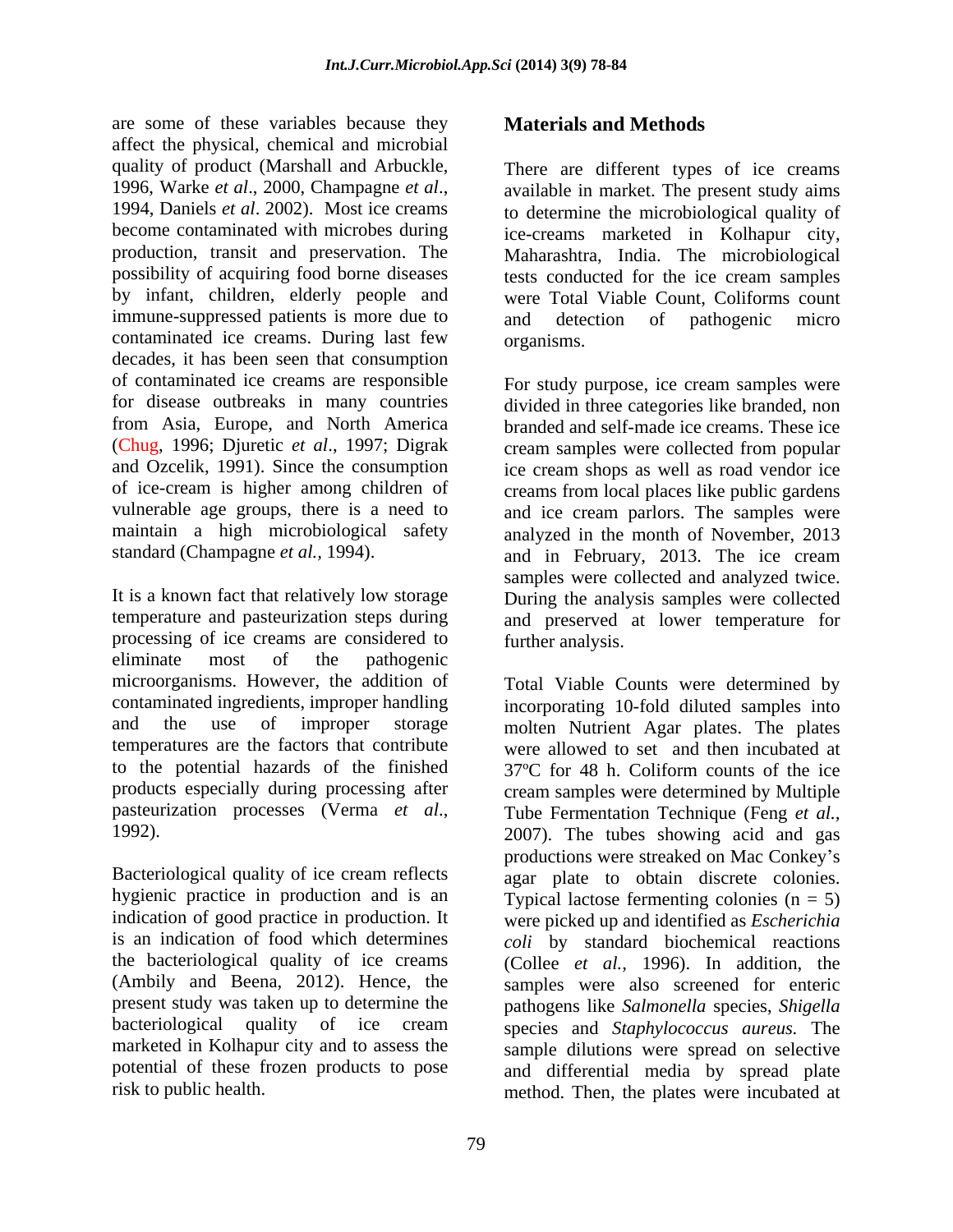37<sup>o</sup>C for 24 hr. After incubation plates were indicates faulty heat process during observed for presence of pathogenic bacteria

According to Indian Food Safety Standards and Regulations (2011), Total Volatile Count (TVC) of ice cream should not exceed 2, 50,000 cfu/g. In the present study, it was observed that the TVC for all the self<br>made ice creams was  $(2 \times 10^5$  to  $7 \times 10^5$  Mangalore town. made ice creams was  $(2 \times 10^5$  to 7 x  $10^5$ cfu/g) and for branded (1.2 x 10<sup>3</sup> to 7.0 x10<sup>3</sup><br>cfu (g) However, none of the road vendor<br>Further, the isolation and confirmation of cfu /g). However, none of the road vendor ice cream samples showed TVC within the standards  $(4.3 \times 10^7 \text{ to } 8.0 \times 10^7 \text{ cftu/g}).$  A bacteriological quality of local made open scoop ice creams sold by street hawkers in different areas of Jalandhar city, Punjab which showed heavy contamination of bacteria ranging from  $0.1 \times 10^9$  to  $10.2 \times 10^9$ cfu/g (Kumar *et al.*, 2011). The microbial contamination when used for preparation of counts in i.e. cream semples may have ice creams. Once the ice cream become counts in ice cream samples may have resulted from inadequate processing, such as contaminated, treezing temperature later<br>initial improper cooling of the hot ice cream could not make the product safer (Jay, initial improper cooling of the hot ice cream  $\frac{\text{could}}{\text{mix}}$  which may lead to multiplication of  $\frac{1996}{\text{mix}}$ mix, which may lead to multiplication of microorganisms present in ice cream immediately after pasteurization (Ojokoh, <sup>About 40</sup> % ice cream samples showed<br>2006). It is also indicated that high microbial presence of *Staphylococcus* species most of count occurrence in virtually sterile mix may occur when cooled slowly at a temperature conducive to spore germination (Beck,  $\frac{1973}{\text{samples i.e. 7 cfu/gm}}$ . It is assumed that the

The presence of coli form organisms is taken as an indication that other pathogenic organisms may also present in the sample (Trabulsi *et al.,* 2002). During the present study all the samples showed presence of coli form bacteria. The maximum coli form count was  $400 \text{ cfu/gm}$  in the road vender's ice cream sample and minimum count was 9 cfu/gm in the branded samples. Coliforms being non-spore formers should be and Shigella species (1–5 cfu/g) were also susceptible to pasteurization. Their post isolated from some ice cream samples. It<br>masteurization presence in ice creams was observed that about 40% samples pasteurization presence in ice creams

**Results and Discussion** lack of personal hygiene of the ice cream  $5 \text{ to } 7 \text{ y } 10^5$  Mangalore town. to  $7 \times 10^5$  Mangalore town. 5 Mangalore town. indicates faulty heat process during preparation. Also, the other reasons for contamination may either come from water, manufacturer, utensils used for ice cream. It was observed that coli form bacteria were present in all samples**.** Similar, findings were also reported by Anuranjini *et al.,* (2008) also reported the incidence of high coli form count in ice creams marketed in

observed that about 40 % samples showed  $ctu/g$ ). A cobserved that about 40 % samples showed study was conducted regarding presence of *E. coli* with maximum *E. coli*  $9$  to  $10.2 \times 10^9$  water can be the major source of Mangalore town. Further, the isolation and confirmation of *E.coli* was done by IMVIC test. It was observed that about 40 % samples showed count (4 cfu/ gm) in road vender ice cream sample. A study conducted by Ahmed and Shakoori (2002) reported 640-683 *E. coli* colonies per 100 ml of drinking water. Such contamination when used for preparation of ice creams. Once the ice cream become contaminated, freezing temperature later could not make the product safer (Jay, 1996).

> About 40 % ice cream samples showed presence of *Staphylococcus* species most of them were purchased from road vendors in the city. The maximum occurrence of these organisms was in road venders ice cream samples i.e. 7 cfu/gm. It is assumed that the possible sources of this organism in ice cream hands, skin and clothing of handlers where it is commonly found; (Hobbs and Golbert,1982). There are other sources like coughing, talking and sneezing which produce droplets. These droplets could settle on ice cream during transportation, storage and retailing (Ojokoh, 2006).

Moreover, *Salmonella* species (1–8 cfu/g) and *Shigella* species  $(1-5 \text{ cfu/g})$  were also isolated from some ice cream samples. It was observed that about 40% samples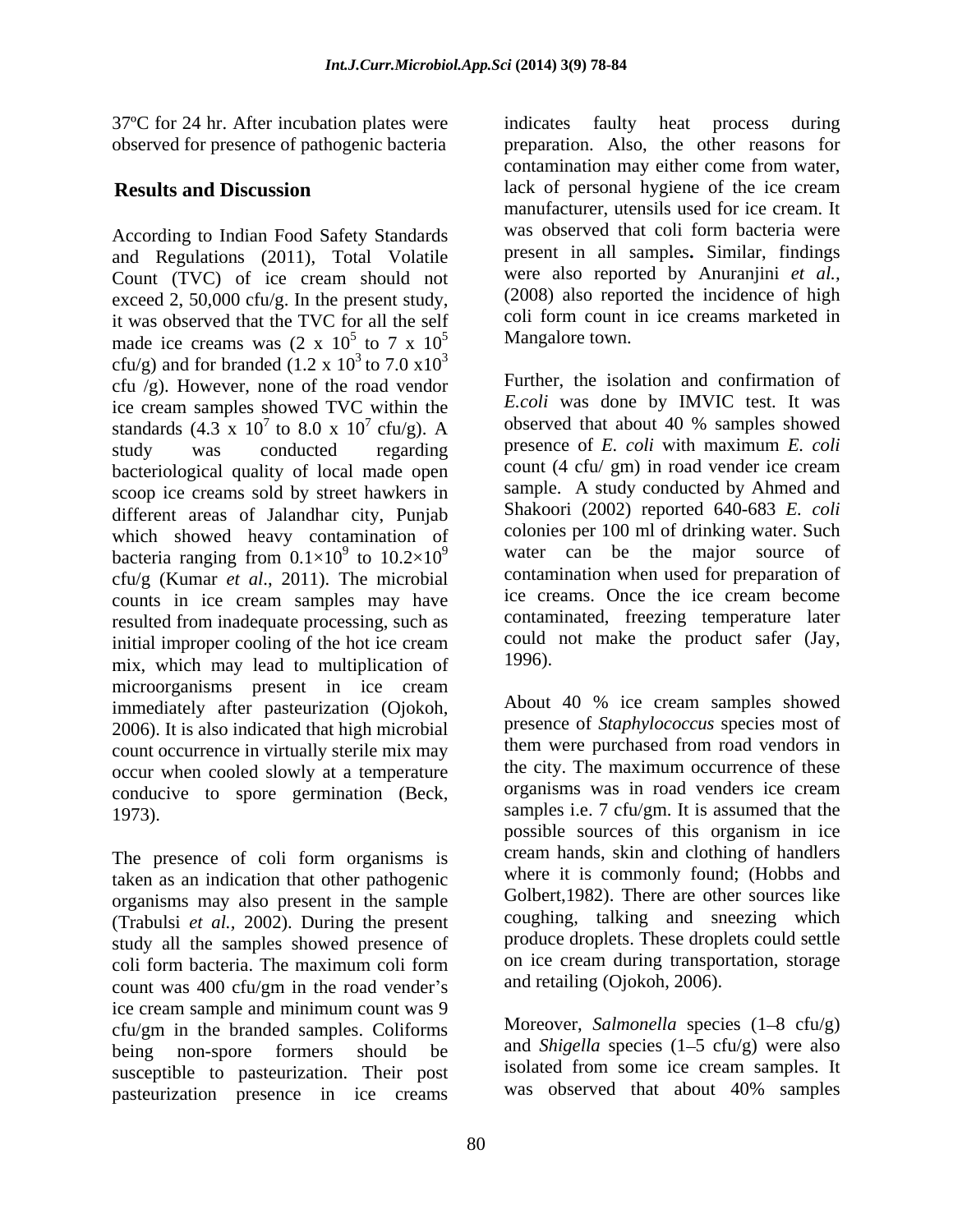showed presence of *Salmonella* species while 53% samples showed presence of concern by the consumers. Not only bacteria *Shigella* species. *Salmonella* is still the most but some viruses and fungal species are also important agent causing acute food borne responsible for spreading diseases. It should diseases (Tood, 1997). Consumption of ice also be noted that some species of cream contaminated with enteropathogenic *Aspergillus* are known to produce powerful bacteria such as *Salmonella* has been the mycotoxins which are harmful to man, thus cause of several disease outbreaks their occurrence in ice cream is undesirable.

pathogenic organisms in the analyzed ice

(Hennessy *et al*., 1996). It is needed to continuously monitor the Contaminated ice creams could be training and workshops to producers, responsible for food poisoning in masses. distributors and retailers during processing Therefore, the presence of possible and sale of the product can be the possible cream samples should be viewed with food products. Sanitary education through remedy to avoid such problems.

| S.   Road vendor ice-creams Self made ice creams Branded ice creams<br><b>No.</b> $(X)$ ( <b>n</b> =6) | from parlors (Y) $(n=5)$ $ (Z)(n=4)$ |       |
|--------------------------------------------------------------------------------------------------------|--------------------------------------|-------|
| (X1)                                                                                                   | (Y1)                                 | (Z1)  |
| (X2)                                                                                                   | (Y2)                                 | (Z2)  |
| (X3)                                                                                                   | (Y3)                                 | (Z3)  |
| (X4)                                                                                                   | (Y <sup>4</sup> )                    | (Z4)  |
| (X5)                                                                                                   | (Y5)                                 | $---$ |
| (X6)                                                                                                   | -----                                | $---$ |
| Total samples $=15$                                                                                    |                                      |       |

**Table.1** Collection of different categories of ice creams from Kolhapur city

**Table.2** Media used for isolation of microorganisms

| <b>S. No.</b>    | <b>Parameters</b>              | <b>Media</b> used         |
|------------------|--------------------------------|---------------------------|
|                  | Total Plate Count              | Nutrient agar             |
| <u>L.</u>        | Coliform Group                 | Mac Conkeys broth         |
|                  | Salmonella species             | Bismuth Sulphite agar     |
|                  | $\left $ Staphylococcus aureus | Mannitol salt agar        |
| $\epsilon$<br>◡. | Shigella species.              | Deoxycholate citrate agar |
| $\mathbf{b}$ .   | E. coli                        | EMB agar                  |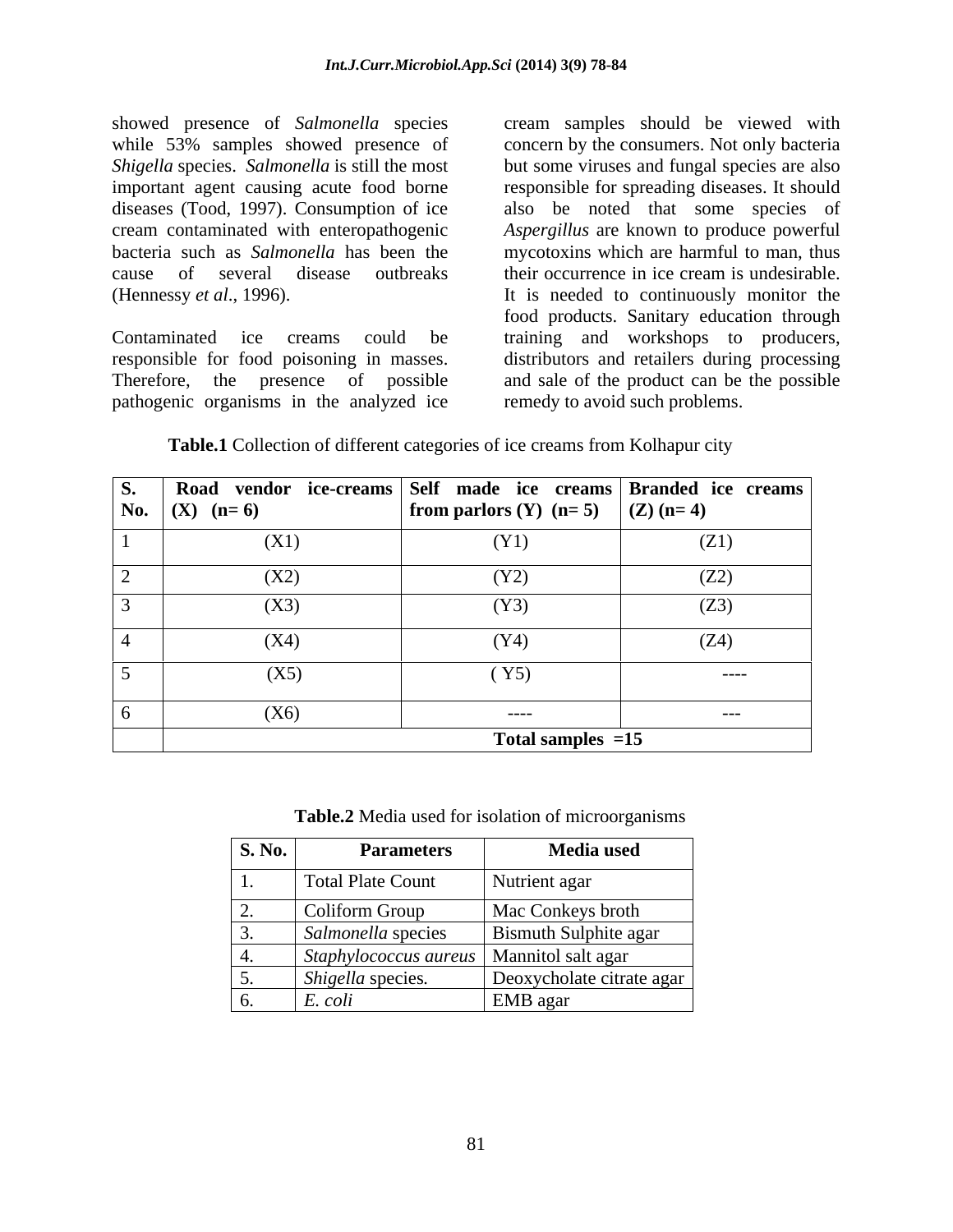| <b>S. No.</b> | Types of microorganisms               | Percentage (%) |
|---------------|---------------------------------------|----------------|
|               | Coliform Count                        | 100            |
|               | <i>Staphylococcal</i> species (cfu/g) |                |
|               | <i>Salmonella</i> species (cfu/g)     |                |
|               | (cfu/g)<br>E. coli                    |                |
|               | <i>Shigella Species (cfu/g)</i>       |                |

**Table.3** Types of microorganisms and their percentage (%) occurrence in ice cream samples

**Table.4** Bacteriological quality of ice creams marketed in Kolhapur City, Maharashtra, India

| S <sub>1</sub> | $\vert$ Type        | of | ice TVC              | <b>Coliforms</b> | Staphylococcal Salmonella E. coli Shigella |                 |                |                             |
|----------------|---------------------|----|----------------------|------------------|--------------------------------------------|-----------------|----------------|-----------------------------|
|                | No.<br>cream        |    | (cfu/g)              | Count            | species $(cfu/g)$ species                  |                 |                | $(cfu/g)$ species           |
|                |                     |    |                      | (Per $100$ ml)   |                                            | $\int cfu/g$    |                | $\int_{0}^{\infty}$ (cfu/g) |
|                | 1. Road vendor ice- |    | $8.0 \times 10^7$    | 160              |                                            | 8               | 2              | $ -$                        |
|                | creams $(X1)$       |    |                      |                  |                                            |                 |                |                             |
|                | 2. Road vendor ice- |    | 7.1 x                | 61               | $\sim$ $\sim$                              | $\mathbf{3}$    | -4             | 2                           |
|                | creams $(X2)$       |    | $10^7$               |                  |                                            |                 |                |                             |
|                | 3. Road vendor ice- |    | $4.8 \times 10^7$    | 24               | 5 <sup>5</sup>                             | $\sim$ $\sim$   | $\mathbf{3}$   | $\overline{4}$              |
|                | creams $(X3)$       |    |                      |                  |                                            |                 |                |                             |
|                | 4. Road vendor ice- |    | 6.5 x $10^7$         | 180              | $\mathcal{L}$                              | $\sim$ $-$      | $-$            | 2                           |
|                | creams $(X4)$       |    |                      |                  |                                            |                 |                |                             |
|                | 5. Road vendor ice- |    | $5.8 \times 10^7$    | 350              | $\sim$ $\sim$                              | $---$           | $\overline{4}$ | 5 <sup>5</sup>              |
|                | creams $(X5)$       |    |                      |                  |                                            |                 |                |                             |
|                | 6. Road vendor ice- |    | $4.3 \times 10^{7}$  | 400              | 3                                          | $\tau$          | $\mathbf{3}$   |                             |
|                | creams $(X6)$       |    |                      |                  |                                            |                 |                |                             |
|                | 7. Self made ice    |    | $2 \times 10^5$      | 24               | $\sim$ $\sim$                              | $5\overline{)}$ | $  \,$         | $\sim$ $\sim$               |
|                | creams $(Y1)$       |    |                      |                  |                                            |                 |                |                             |
|                | 8. Self made ice    |    | $7 \times 10^5$      | 10               | $  \,$                                     | $\sim$ $-$      | $- -$          | $ -$                        |
|                | creams $(Y2)$       |    |                      |                  |                                            |                 |                |                             |
|                | 9. Self made ice    |    | $3 \times 10^5$      | 12               | $\sim$ $\sim$                              | $\sim$ $-$      | $-$            | $\overline{4}$              |
|                | creams $(Y3)$       |    |                      |                  |                                            |                 |                |                             |
|                | 10 Self made ice    |    | $2 \times 10^5$      | 17               | $---$                                      | $\sim$ $-$      | $-$            | 2                           |
|                | creams $(Y4)$       |    |                      |                  |                                            |                 |                |                             |
|                | 11 Self made ice    |    | $3.5 \times 10^5$    | $\overline{9}$   |                                            | $\sim$ $-$      | $-$            | $\sim$ $\sim$               |
|                | creams $(Y5)$       |    |                      |                  |                                            |                 |                |                             |
|                | 12 Branded ice      |    | $1.2 \times 10^3$    | 10               | $  \,$                                     | $\sim$ $-$      | $  \,$         | $\sim$ $\sim$               |
|                | creams $(Z1)$       |    |                      |                  |                                            |                 |                |                             |
|                | 13 Branded ice      |    | $4.4 \times 10^3$    | 12               | $\sim$ $\sim$                              | $\sim$ $-$      | 2              | $\sim$ $\sim$               |
|                | creams $(Z2)$       |    |                      |                  |                                            |                 |                |                             |
|                | 14 Branded ice      |    | 7.0 x10 <sup>3</sup> | 6                | $\mathcal{E}$                              | $\sim$ $ \sim$  | $\sim$ $-$     | $ -$                        |
|                | creams $(Z3)$       |    |                      |                  |                                            |                 |                |                             |
|                | 15 Branded ice      |    | $2.8 \times 10^3$    | $5\overline{)}$  | $  \,$                                     |                 | $\sim$ $-$     |                             |
|                | creams $(Z4)$       |    |                      |                  |                                            |                 |                |                             |
|                |                     |    |                      |                  |                                            |                 |                |                             |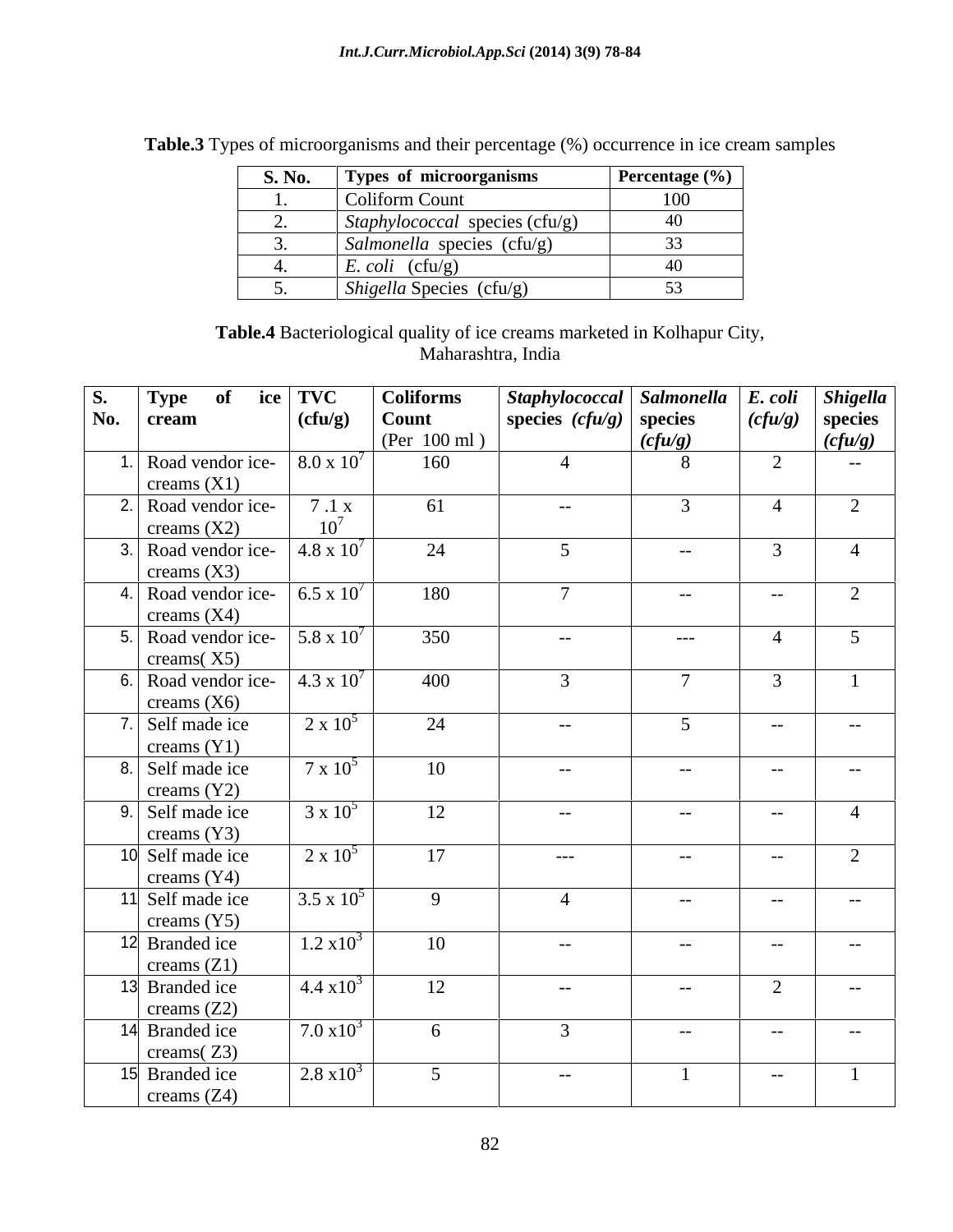Authors are thankful to Department of Environmental Science, Shivaji University Kolhapur and authorities of Shivaji University, Kolhapur, Maharashtra, for providing facilities to carry out the analysis work 498. analysis work.

- Ahmed, K., Shakoori, A.R. (2002). *Vibrio*
- India, *Veterinary World*, 5(12): 738
- Anuranjini, C., Sebastian Geethu, B.,
- Beck, E. (1973). Hygienic aspect of the
- 
- Collee, J.G., Miles, R.S., Watt, B. (1996).
- Feng, P., Weagant, S.D., Grant, M.A.

**Acknowledgement** Escherichia coli and the coliform *Escherichia coli* and the coliform bacteria. In: Bacteriological analytical manual online. Chapter 4.

- Food Safety and Standards Authority of India. (2011). Food safety and Standards (Food product standards and food additives) regulation, part II: 498.
- **References** biological examination of ice cream Graff-Johnson, C.D., (1974). The micro biological examination of ice cream manufactured in Ghana. *Ghana J. Agri. Sci*., 7: 227 230.
- *cholerae* El Tor, Ogawa 01 as the Hennessy, T.W., Hedberg C.W., Slutsker main etiological agent of the two L., White K.W., Verma, G.S., Besser major outbreaks of gastroenteritis in Wiek, M.S., Moen, M.E., John, the Northern areas of Pakistan, Gilgit. F.B.S., Coleman, W.W., Edmonson, Pakistan J. Zool., 34: 73–80. L.M., MacDonald, K.L., Osterholm, Ambily, R., Beena, A.K., (2012). M.T. (1996). A national outbreak of Bacteriological quality of ice-cream Salmonella enteritidis infections from marketed in Thrissur town, Kerala, ice cream. *N. Engl. J. Med.,* 334: M.T. (1996). A national outbreak of *Salmonella enteritidis* infections from 1281 1286.
	- 741. Hobbs, B.C., Golbert, J.R. (1982). Food Dhanashree, B. (2008). Edn., Edward Arnold Limited,<br>Bacteriological analysis of ice creams London, p. 366. Poisoning and Food Hygiene.  $4<sup>th</sup>$ the contract of the contract of the contract of the contract of the contract of the contract of the contract of the contract of the contract of the contract of the contract of the contract of the contract of the contract o Edn., Edward Arnold Limited, London, p. 366.
	- from Mangalore, South India*. Indian J. Med. Res.,* 127: 91–92. Microbiology, 4<sup>th</sup> Edn., Champman Jay, J.M. (1996). Modern Food <sup>th</sup> Edn., Champman and Hall Inc, New York.
	- production and marketing of soft ice Chug K. (1996). *Salmonella* outbreak cream (II). *Backer and Konditor*, 27: 297 298. from ice cream. *Indian Pediatr.*, 33:<br>976–977.
- Champagne, C.P., Laing, R.R. Roy, D., Kumar, H., Wadhwa, G., Palaha, R., Mafu, A.A., (1994). Psycrotrophs in Gandhi, R, Singh, S. (2011). dairy products: Their effects and their Microbiological quality analysis of control. *Crit. Rev. Food Sci. Nutr*., 34: 1 30. case study of Jalandhar city, India. Gandhi, R, Singh, S. (2011). ice creams sold by street hawkers: A *Int. J. Food Safety.*, 13: 164–169.
	- Tests for the identification of bacteria. Digrak, M., Ozcelik, S., (1991). The In: Collee J.G., Fraser A.G., Marmion<br>
	B.P., Simmons A, (Eds). Mackie & sold in Elazig city. *Food*, 16: 195– B.P., Simmons A, (Eds). Mackie & sold in Elazig city. *Food*, 16: 195– McCartney practical medical 200. microbiological quality of ice cream sold in Elazig city. *Food*, 16: 195 200.
	- microbiology, 14<sup>th</sup> ed. London: Marshall, R.T., Arbuckle W.S. (1996). Ice Churchill Livingstone, p. 131–149. Cream, 5<sup>th</sup> Edn., Chapman & Hall, <sup>th</sup> Edn., Chapman & Hall, New York
	- (2007). U.S. Food and Drug Daniels, N.A., Mackinnon, L., Rowe Administration. Enumeration of S.M., Bean N.H., Griffin P.M., Mead